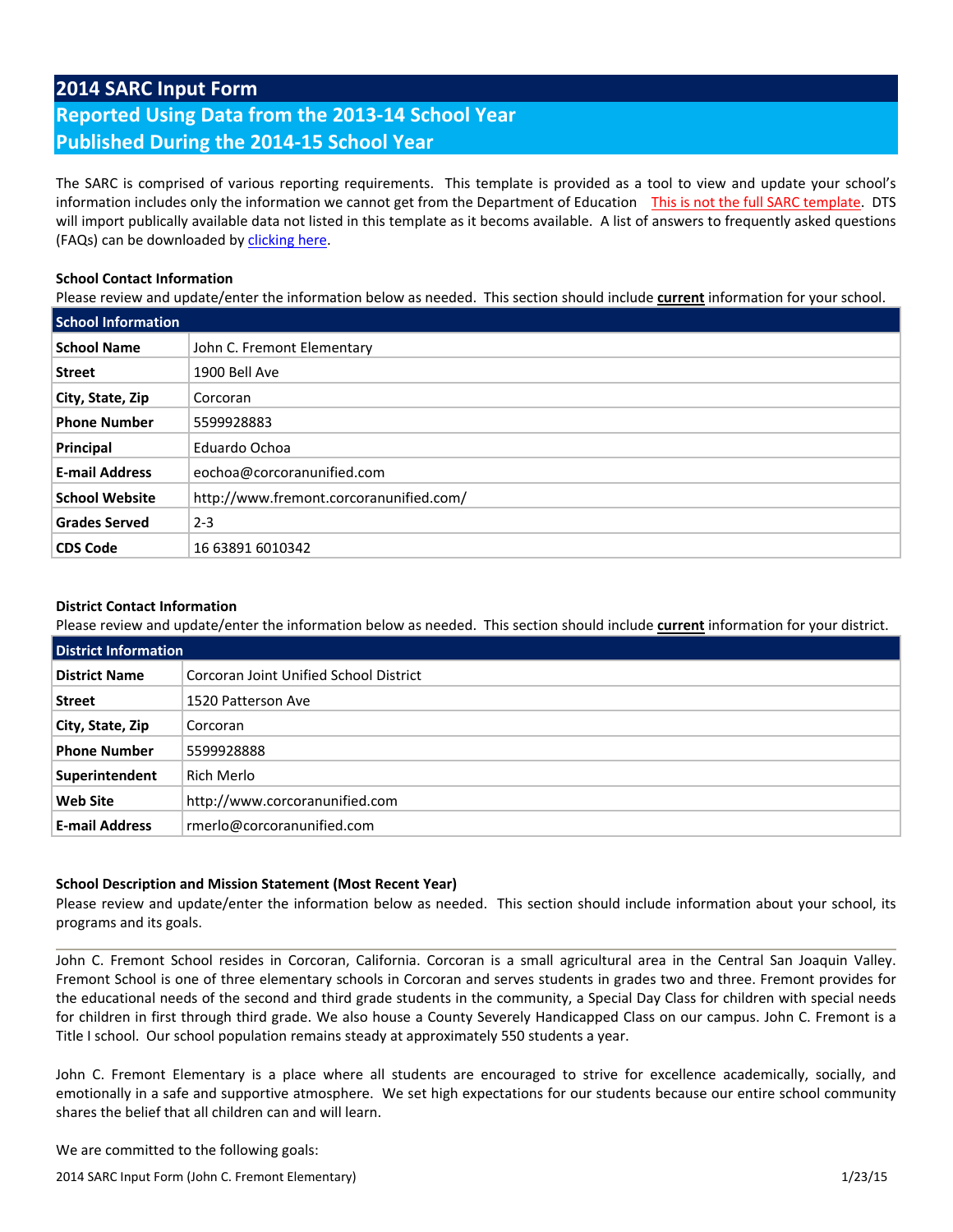- Students will learn to read at grade level or above while developing a love for reading.
- Students will learn to write fluently for a variety of purposes.
- Students will gain an understanding of mathematical concepts and the role that math plays in all areas of life.
- Technology will be used as a tool to enhance all areas of the curriculum.
- Staff will provide instruction and support to meet the needs of diverse learners in our school community
- Staff and students will create an environment that is orderly, safe, inviting and stimulating.

#### **Opportunities for Parental Involvement (Most Recent Year)**

Please review and update/enter the information below as needed. This section should include information on how parents can become involved in school activities, including contact information pertaining to organized opportunities for parent involvement.

General parental support and community support are critical factors that influence the success of any school. We are proud of the partnership we have formed with our parents and will continue to serve the needs of our community by providing every child a comprehensive and challenging educational program. The School Site Council (SSC) meets the last Thursday of every month and the English Language Advisory Committee (ELAC) meets the first Thursday of every month at 3:00 pm and welcome all parents. These meetings cover a variety of topics including instructional goals, instructional materials, CCSS shifts, educational technology and the planning, implementation and evaluation of ConApp programs including Title I and Title III. In addition, the District holds a monthly English Learner Advisory Committee (DELAC); each school site has one representative on the committee to bring forth any concerns of each school. Before the beginning of each school year the school hosts a Back-to-School night. Parent conferences are held at the end of the first and second trimesters to discuss their student's academic progress. The School also holds various open houses, concerts, Literacy Nights and other various school wide events where parents are encouraged to attend. The school encourages all parents to become involved and attend all parent meetings and school events.

Parents and community members are invited to volunteer (along with teachers and other personnel) in a variety of ways. Various community service clubs assist with the school's literacy and behavior goals. Corcoran Rotary Club has members read to students in the classroom on a monthly basis, Kiwanis Club of Corcoran sponsors a Literacy Night every winter and also recognizes students from every classroom on a monthly basis for their exceptional behavior and adherence to the school's PBIS expectations. Parents are encouraged to help out in the classroom and support their child's teacher, work in the school's PBIS store, volunteer in the Book Fair and Book Exchanges, chaperone field trips and help out with school activities throughout the year. Parental input is important to the continued success of Fremont Elementary. For information on parent involvement opportunities, please contact the school at 559- 992-8883.

#### **School Safety Plan (Most Recent Year)**

Please review and update/enter the information below as needed. This section should include information about your school's comprehensive safety plan, including the dates on which the safety plan was last reviewed, updated, and discussed with faculty; as well as a brief description of the key elements of the plan.

Fremont Elementary has a School Safety Plan, which includes a School Crisis Intervention Plan. Both plans are reviewed and updated annually by staff and parents. The School Safety Plan is available for parent review in the school office. Local law enforcement agencies have worked closely with school and District personnel to develop effective responses in the event of emergencies. Fire, earthquake, and lockdown drills are held periodically to provide practice for students and staff. Additionally, campus safety is promoted by the use of campus supervisors, before, after and during the lunch periods. In compliance with CUSD policy, all campus visitors are required to check in at the office and obtain a visitor's badge, which must be worn at all times. In addition, all parent volunteers must submit a volunteer form and be cleared through Megan's Law Web site prior to volunteering in the classroom or chaperoning field trips.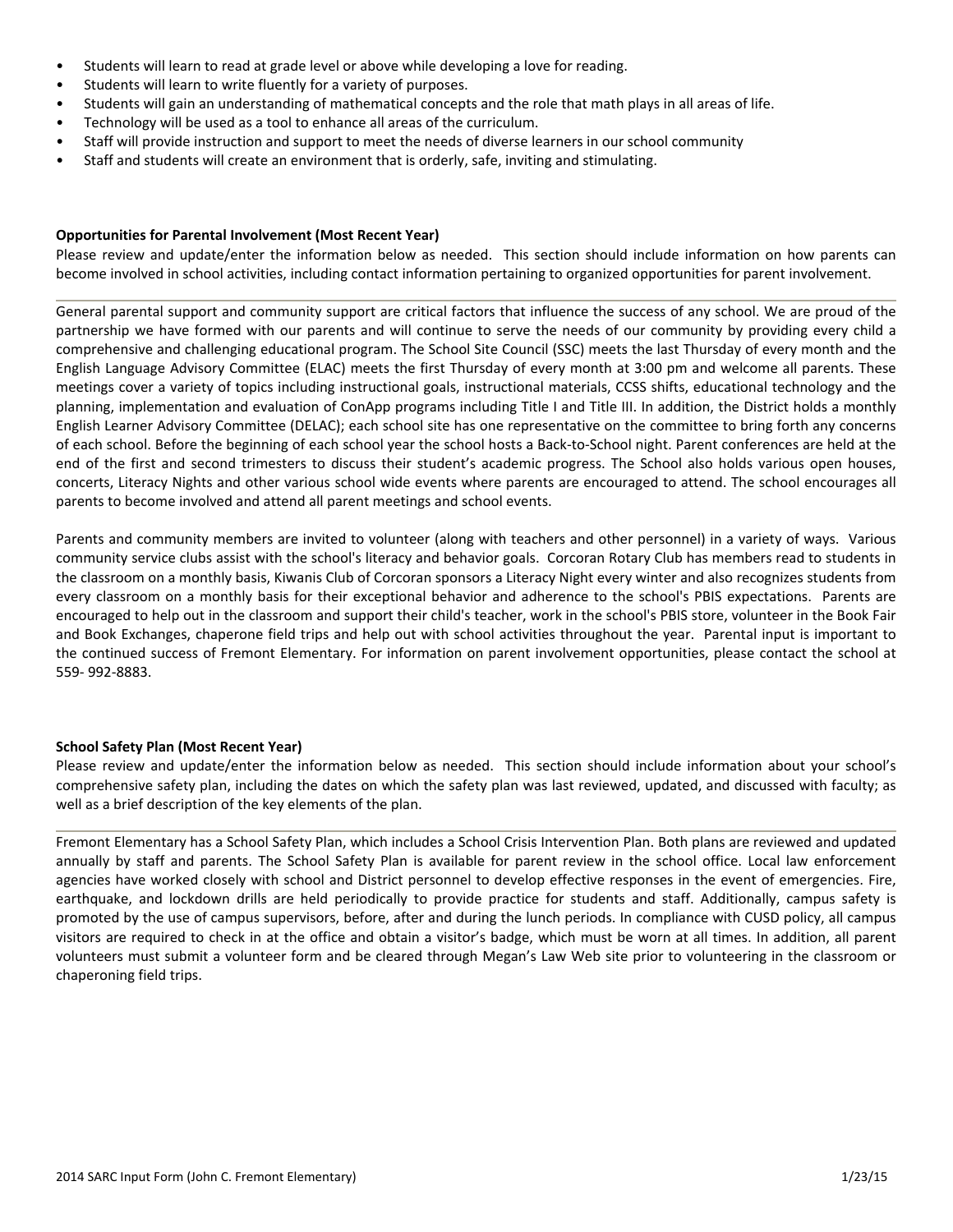#### **Suspensions and Expulsions**

CDE will be releasing this data in early January, 2015. The section is being made available to you in the event that you prefer to provide the data in advance of CDE's release. Please update as needed.

| <b>Suspension Rate</b><br>(# of suspensions $\div$ total enrollment) x 100 |                                                                          |         |         |  |  |  |  |  |
|----------------------------------------------------------------------------|--------------------------------------------------------------------------|---------|---------|--|--|--|--|--|
|                                                                            | 2011-12                                                                  | 2012-13 | 2013-14 |  |  |  |  |  |
| <b>School</b>                                                              | 1.1                                                                      | 5.1     | 3.2     |  |  |  |  |  |
| <b>District</b>                                                            | 11.0                                                                     | 10.0    | 8.0     |  |  |  |  |  |
| <b>State</b>                                                               | 5.7                                                                      | 5.1     | 4.4     |  |  |  |  |  |
|                                                                            | <b>Expulsion Rate</b><br>(# of expulsions $\div$ total enrollment) x 100 |         |         |  |  |  |  |  |
|                                                                            | 2011-12                                                                  | 2012-13 | 2013-14 |  |  |  |  |  |
| School                                                                     | 0.0                                                                      | 0.0     | 0.0     |  |  |  |  |  |
| <b>District</b>                                                            | 0.2                                                                      | 0.2     | 0.1     |  |  |  |  |  |
| <b>State</b>                                                               | 0.1                                                                      | 0.1     | 0.1     |  |  |  |  |  |

#### **School Facility Conditions and Planned Improvements (Most Recent Year)**

Please review and update/enter the information below as needed. You can also click here to [submit](mailto:sarchelp@doc-tracking.com?subject=MS%20Excel%20FIT%20Tool%20(Most%20Recent%20Inspection)%20for%20Import) the MS Excel FIT tool via email. This section should include information from the most recent Facility Inspection Tool (FIT) data (or equivalent), including:

- Description of the safety, cleanliness, and adequacy of the school facility
- Description of any planned or recently completed facility improvements
- The year and month in which the data were collected
- Description of any needed maintenance to ensure good repair

#### **Date of your most recent facilities inspection:** January 2015

Corcoran Unified School District receives funds from the Williams Settlement, therefore, district personnel are required to conduct an extensive facilities inspection. The condition of the facilities and grounds are important. In preparation for this report, the Director of Maintenance, Operations and Transportation and the Chief Business Official provided the necessary information. The chart below shows the general condition of the site. Good repair is defined as maintaining schools that are clean, safe and functional.

#### **School Facility Good Repair Status (Most Recent Year)**

Please review and update/enter the information below as needed. This section should include information from the most recent Facility Inspection Tool (FIT) data (or equivalent), including:

- Determination of repair status for systems listed
- Description of any needed maintenance to ensure good repair
- The Overall Rating (bottom row)

## Please pay special attention to ensure that this section is aligned with the most recent inspection and FIT report.

| <b>System Inspected</b>                       | <b>Repair Status</b><br>(the marks should match your most<br>recent inspection) |      |             | <b>Repair Needed and</b><br><b>Action Taken or Planned</b> |
|-----------------------------------------------|---------------------------------------------------------------------------------|------|-------------|------------------------------------------------------------|
|                                               | Good                                                                            | Fair | <b>Poor</b> |                                                            |
| Systems:<br>Gas Leaks, Mechanical/HVAC, Sewer | [X]                                                                             |      |             | All systems working properly.                              |
| Interior:<br>Interior Surfaces                | [X]                                                                             |      |             | All systems working properly.                              |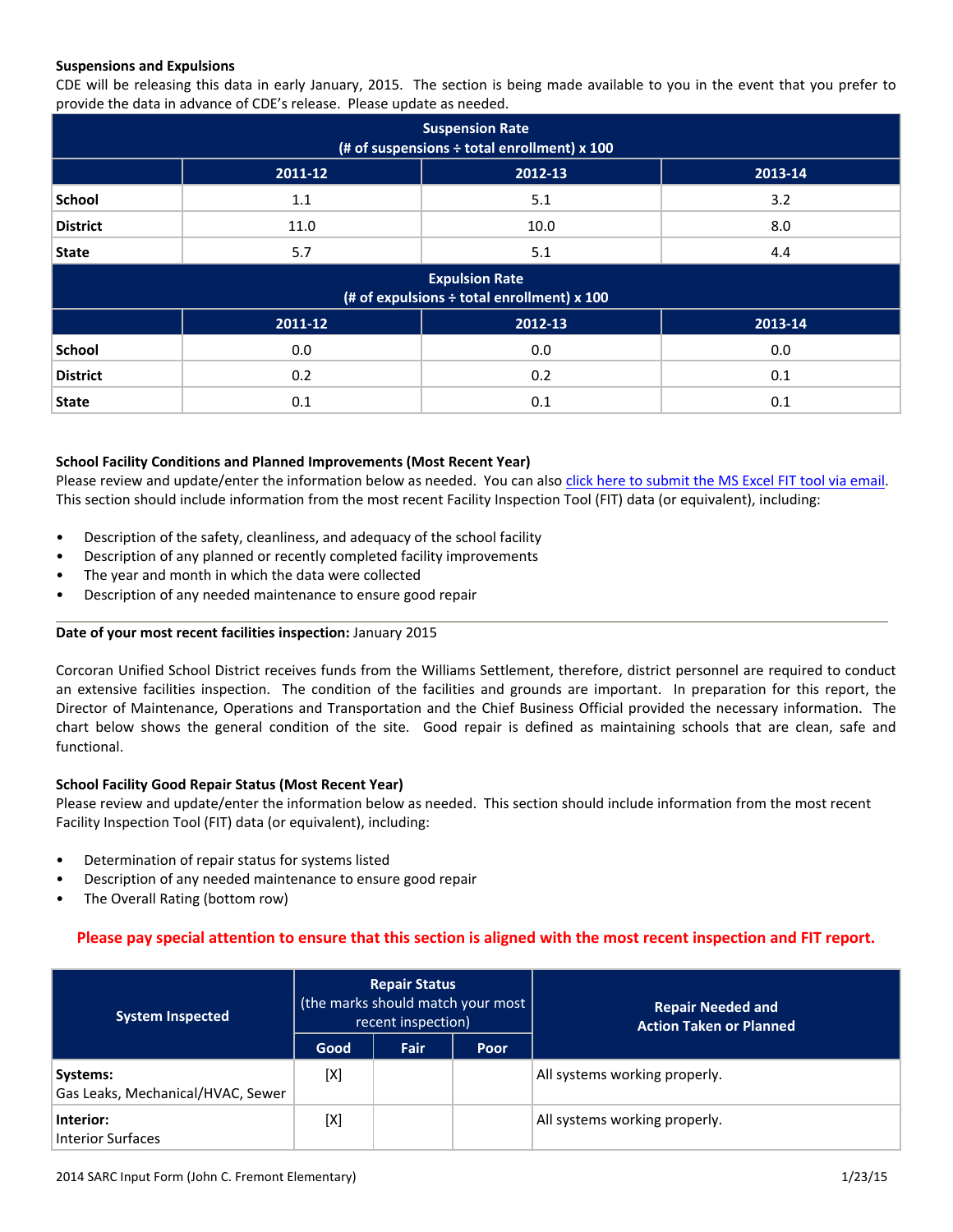| <b>System Inspected</b>                                                | <b>Repair Status</b><br>(the marks should match your most<br>recent inspection) |      |      | <b>Repair Needed and</b><br><b>Action Taken or Planned</b>                                                                |
|------------------------------------------------------------------------|---------------------------------------------------------------------------------|------|------|---------------------------------------------------------------------------------------------------------------------------|
|                                                                        | Good                                                                            | Fair | Poor |                                                                                                                           |
| <b>Cleanliness:</b><br>Overall Cleanliness, Pest/Vermin<br>Infestation | [X]                                                                             |      |      | Fremont custodial staff follows a daily schedule to make<br>sure classrooms are clean and ready for the following<br>day. |
| Electrical:<br>Electrical                                              | [X]                                                                             |      |      | All systems working properly.                                                                                             |
| <b>Restrooms/Fountains:</b><br>Restrooms, Sinks/Fountains              | [X]                                                                             |      |      | All systems working properly.                                                                                             |
| Safety:<br>Fire Safety, Hazardous Materials                            | [X]                                                                             |      |      | All systems working properly.                                                                                             |
| Structural:<br>Structural Damage, Roofs                                | [X]                                                                             |      |      | All systems working properly.                                                                                             |
| External:<br>Playground/School Grounds,<br>Windows/Doors/Gates/Fences  | [X]                                                                             |      |      | All systems working properly.                                                                                             |

| <b>System Inspected</b> | <b>Repair Status</b><br>(the marks should match your most recent inspection) |      |                   |      |
|-------------------------|------------------------------------------------------------------------------|------|-------------------|------|
|                         | Exemplary                                                                    | Good | Fair <sup>1</sup> | Poor |
| <b>Overall Rating</b>   |                                                                              | [X]  |                   |      |

## **Teacher Credentials**

Please review and update/enter the information below as needed. This section should include the number of teachers that fall into each catgory listed for the year indicated.

CDE added an extra year of data to this table in this year's template.

|                                                                                                                                                                                                                                                                                                                                                                                                                                            |         | <b>District</b> |         |         |
|--------------------------------------------------------------------------------------------------------------------------------------------------------------------------------------------------------------------------------------------------------------------------------------------------------------------------------------------------------------------------------------------------------------------------------------------|---------|-----------------|---------|---------|
| <b>Teachers at this School</b>                                                                                                                                                                                                                                                                                                                                                                                                             | 2012-13 | 2013-14         | 2014-15 | 2014-15 |
| <b>With Full Credential</b>                                                                                                                                                                                                                                                                                                                                                                                                                | 21      | 23              | 24      | 140     |
| <b>Without Full Credential</b><br>Without a full credential (includes LEA and university<br>internships, pre-internships, emergency or other<br>permits, and waivers)                                                                                                                                                                                                                                                                      | 0       | 0               | 0       |         |
| <b>Teaching Outside Subject Area of Competence</b><br>CDE does not collect data on the number of teachers<br>teaching outside their subject area of competence<br>(with full credential). Teaching outside subject area<br>data should be available in the LEA's personnel<br>office. In most instances, teaching outside subject<br>area is a subset of total teacher misassignments (see<br>data definition for Teacher Misassignments). | ∩       | ი               | 0       | 0       |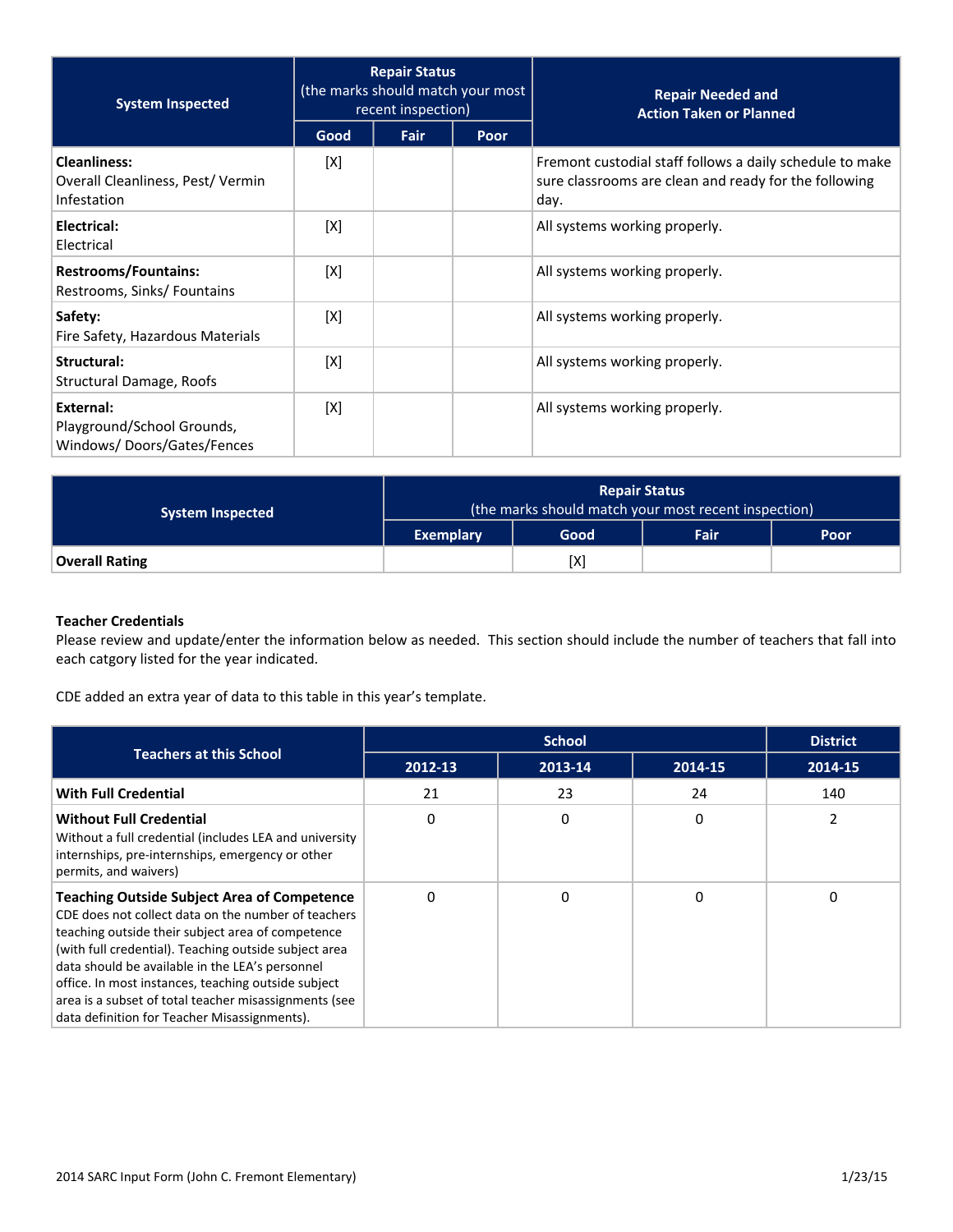### **Teacher Misassignments and Vacant Teacher Positions**

Please review and update/enter the information below as needed. This section should include the number of teachers that fall into each catgory listed for the year indicated.

| <b>Indicator</b>                                                                                                                                                                                                               | 2012-13 | 2013-14 | 2014-15 |
|--------------------------------------------------------------------------------------------------------------------------------------------------------------------------------------------------------------------------------|---------|---------|---------|
| <b>Misassignments of Teachers of English Learners</b><br>'Misassignments' refers to the number of positions filled by<br>teachers who lack legal authorization to teach that grade<br>level, subject area, student group, etc. | 0       | 0       | 0       |
| <b>Total Teacher Misassignments</b><br>'Misassignments' refers to the number of positions filled by<br>teachers who lack legal authorization to teach that grade<br>level, subject area, student group, etc.                   | 0       |         | O       |
| <b>Vacant Teacher Positions</b><br>'Vacant Teacher Positions' refer to positions not filled by a<br>single designated teacher assigned to teach the entire course<br>at the beginning of the school year or semester.          | 0       |         | 0       |

#### **Academic Counselors and Other Support Staff (School Year 2013-14)**

This data was copied from last year's SARC. Please update as needed. This section should include the number of staff employed at your schools that fall into the categories below.

One Full-Time Equivalent (FTE) equals one staff member working full-time; one FTE could also represent two staff members who each work 50 percent of full-time.

| <b>Title</b>                                               | <b>Number of FTE</b><br><b>Assigned to School</b> | <b>Average Number of Students</b><br>per Academic Counselor |
|------------------------------------------------------------|---------------------------------------------------|-------------------------------------------------------------|
| <b>Academic Counselor</b>                                  | 0                                                 |                                                             |
| <b>Counselor (Social/Behavioral or Career Development)</b> | .14                                               |                                                             |
| Library Media Teacher (Librarian)                          |                                                   |                                                             |
| Library Media Services Staff (paraprofessional)            | 0                                                 |                                                             |
| Psychologist                                               | .14                                               |                                                             |
| <b>Social Worker</b>                                       | 0                                                 |                                                             |
| <b>Nurse</b>                                               |                                                   |                                                             |
| Speech/Language/Hearing Specialist                         | 0                                                 |                                                             |
| <b>Resource Specialist (non-teaching)</b>                  |                                                   |                                                             |
| Other                                                      |                                                   |                                                             |

♦ means data not required.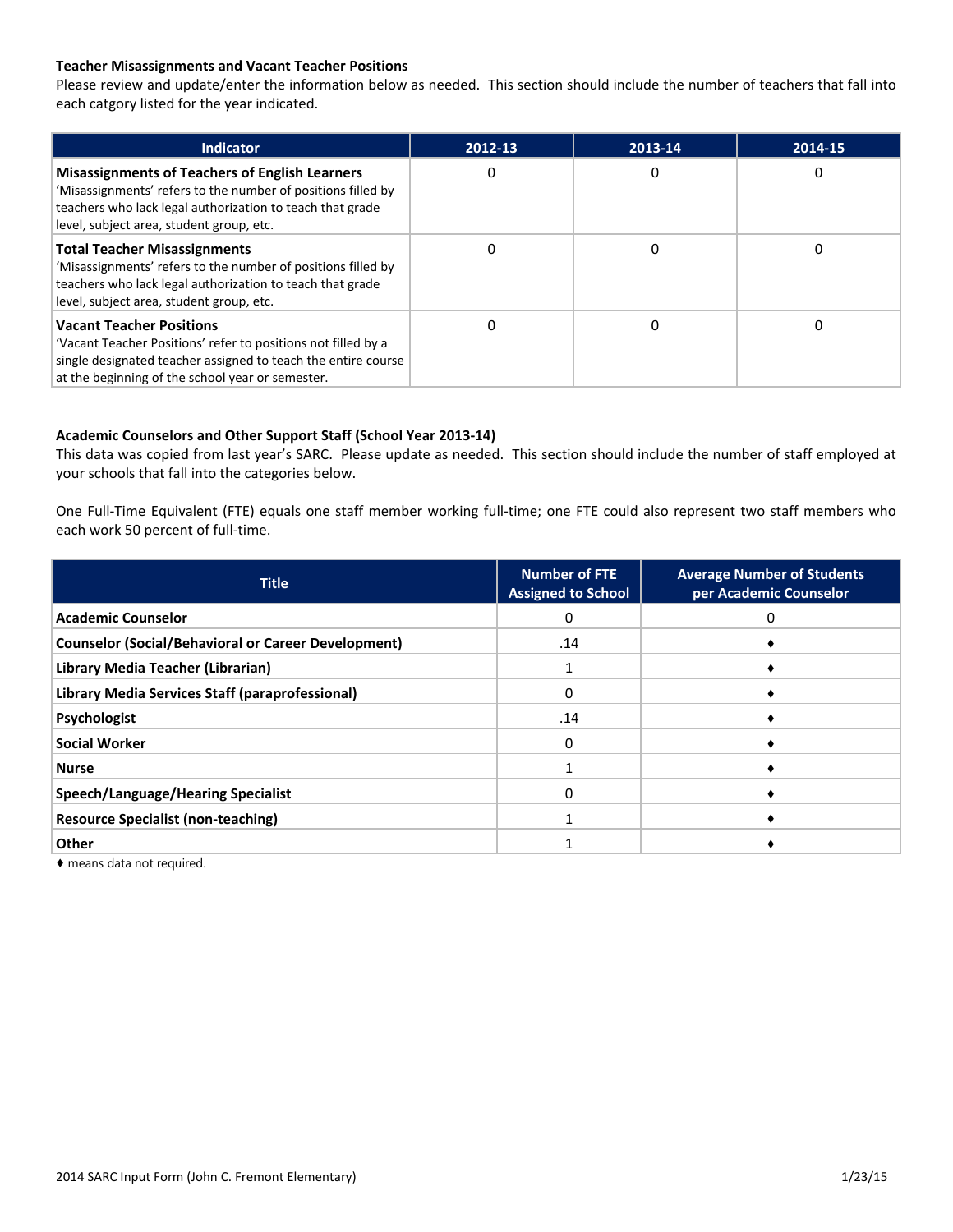#### **Textbooks and Instructional Materials (Most Recent Year)**

This section describes whether the textbooks and instructional materials used at the school are from the most recent adoption; whether there are sufficient textbooks and instruction materials for each student; and information about the school's use of any supplemental curriculum or non-adopted textbooks or instructional materials.

List all textbooks and instructional materials used in the school in core subjects (reading/language arts, math, science, and historysocial science), including:

- Year they were adopted
- Whether they were selected from the most recent list of standards-based materials adopted by the State Board of Education (SBE) or local governing board
- Percent of students who lack their own assigned textbooks and/or instructional materials\*
- For kindergarten through grade 8 (K-8), include any supplemental curriculum adopted by local governing board

If an insufficiency exists, the description must identify the percent of students who lack sufficient textbooks and instructional materials. Be sure to use the most recent available data collected by the LEA and note the year and month in which the data were collected.

Please pay special attention to ensure that this section is aligned with the most up-to-date adoption of textbooks.

**Year and month in which data were collected:** September 2014

| <b>Core Curriculum Area</b>                                       | <b>Textbooks and Instructional Materials/</b><br><b>Year of Adoption</b>                  | <b>From</b><br><b>Most Recent</b><br><b>Adoption?</b> | <b>Percent of Students</b><br><b>Lacking Own</b><br><b>Assigned Copy</b> |
|-------------------------------------------------------------------|-------------------------------------------------------------------------------------------|-------------------------------------------------------|--------------------------------------------------------------------------|
| <b>Reading/Language Arts</b>                                      | Houghton Mifflin Company, Houghton Mifflin California<br>Reading: Medallion Edition, 2009 | <b>Yes</b>                                            | 0                                                                        |
| <b>Mathematics</b>                                                | Houghton Mifflin Company, Houghton Mifflin California<br>Math, 2009                       | Yes                                                   | 0                                                                        |
| <b>Science</b>                                                    | Pearson Scott Forseman, Scott Forseman California<br>Science, 2008                        | <b>Yes</b>                                            | 0                                                                        |
| <b>History-Social Science</b>                                     | Houghton Mifflin Company, Houghton Mifflin Social<br>Science, 2007                        | <b>Yes</b>                                            | 0                                                                        |
| <b>Foreign Language</b>                                           |                                                                                           |                                                       |                                                                          |
| <b>Health</b>                                                     |                                                                                           |                                                       |                                                                          |
| <b>Visual and Performing Arts</b>                                 |                                                                                           |                                                       |                                                                          |
| <b>Science Laboratory Equipment</b><br>(grades 9-12 schools only) |                                                                                           |                                                       |                                                                          |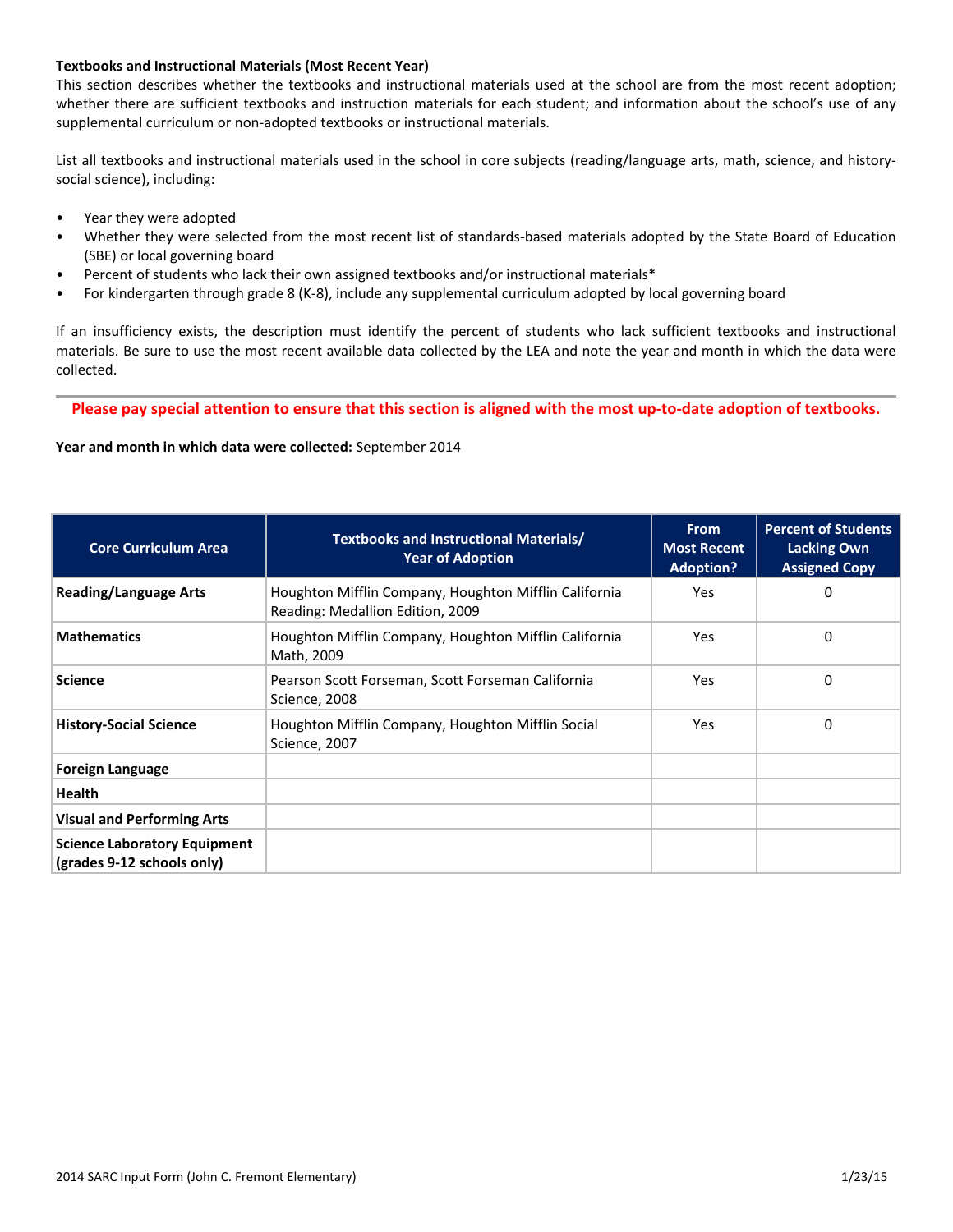#### **Expenditures Per Pupil and School Site Teacher Salaries (Fiscal Year 2012-13)**

The fields that are highlighted yellow are populated for you with data provided by CDE. Percent differences are calculated by this form. The remaining data was copied over form last year's SARC and should be reviewed/updated by the school/LEA.

The most recent data available from CDE is for fiscal year 2012-13. For comparison purposes, data for the same fiscal year is requested from the school.

|                                                     | <b>Expenditures Per Pupil</b> | Average       |                                                              |                                 |
|-----------------------------------------------------|-------------------------------|---------------|--------------------------------------------------------------|---------------------------------|
| <b>Level</b>                                        | <b>Total</b>                  | Supplemental/ | Basic/<br><b>Restricted Sources   Unrestricted Sources  </b> | <b>Teacher</b><br><b>Salary</b> |
| <b>School Site</b>                                  | 4586                          | 1495          | 3091                                                         | 61616                           |
| <b>District</b>                                     |                               |               | 3454                                                         | 62750                           |
| <b>Percent Difference: School Site and District</b> |                               |               | $-10.5$                                                      | $-1.8$                          |
| <b>State</b>                                        |                               |               | \$4,690                                                      | \$63,037                        |
| <b>Percent Difference: School Site and State</b>    |                               |               | $-44.2$                                                      | $-2.5$                          |

♦ means data not required.

- **Supplemental/Restricted** expenditures come from money whose use is controlled by law or by a donor. Money that is designated for specific purposes by the district or governing board is not considered restricted.
- **\*\* Basic/Unrestricted expenditures** are from money whose use, except for general guidelines, is not controlled by law or by a donor.

#### **Types of Services Funded (Fiscal Year 2013-14)**

Please review and update/enter the information below as needed. This section should include specific information about the types of programs and services available at the school that support and assists students. For example, this narrative may include information about supplemental educational services related to the school's federal Program Improvement (PI) status.

John C. Fremont Elementary provides reading intervention for students throughout the day. All students are placed in a general ed classroom or special day classroom. Students who are identified for reading intervention visit the resource teacher and/or the reading intervention paraprofessionals and receive additional small-group instruction in reading that may include support in: phonics, decoding, blending and comprehension. The school also provides instructional support for teachers in the form of professional development and in-class coaching from the school's Literacy Coach.

#### **Professional Development**

Please review and update/enter the information below as needed. This section should include the number of days provided for professional development and continuous professional growth in the most recent three year period. Questions that may also be answered include:

- What are the primary/major areas of focus for staff development and specifically how were they selected? For example, were student achievement data used to determinee the need for professional development in reading instruction?
- What are the methods by which professional development is delivered (e.g., after school workshops, conference attendance, individual mentoring, etc.)?
- How are teachers supported during implementation (e.g., through in-class coaching, teacher-principal meetings, student performance data reporting, etc.)?

Professional development is an ongoing activity that is offered to ensure that the Fremont staff keeps informed of new learning strategies, innovative teaching techniques and the newest technology in the field of education. A weekly staff development opportunity is provided for the teachers on Wednesdays. Students are released early so staff has time to collaborate, coordinate, and work as an entire staff and grade level on aligning curriculum to instruction, analyze data from assessments, and map out curriculum to be taught. Students continue to show growth due our committed staff and their increased knowledge they gain through staff development that is offered both at the District and site level.